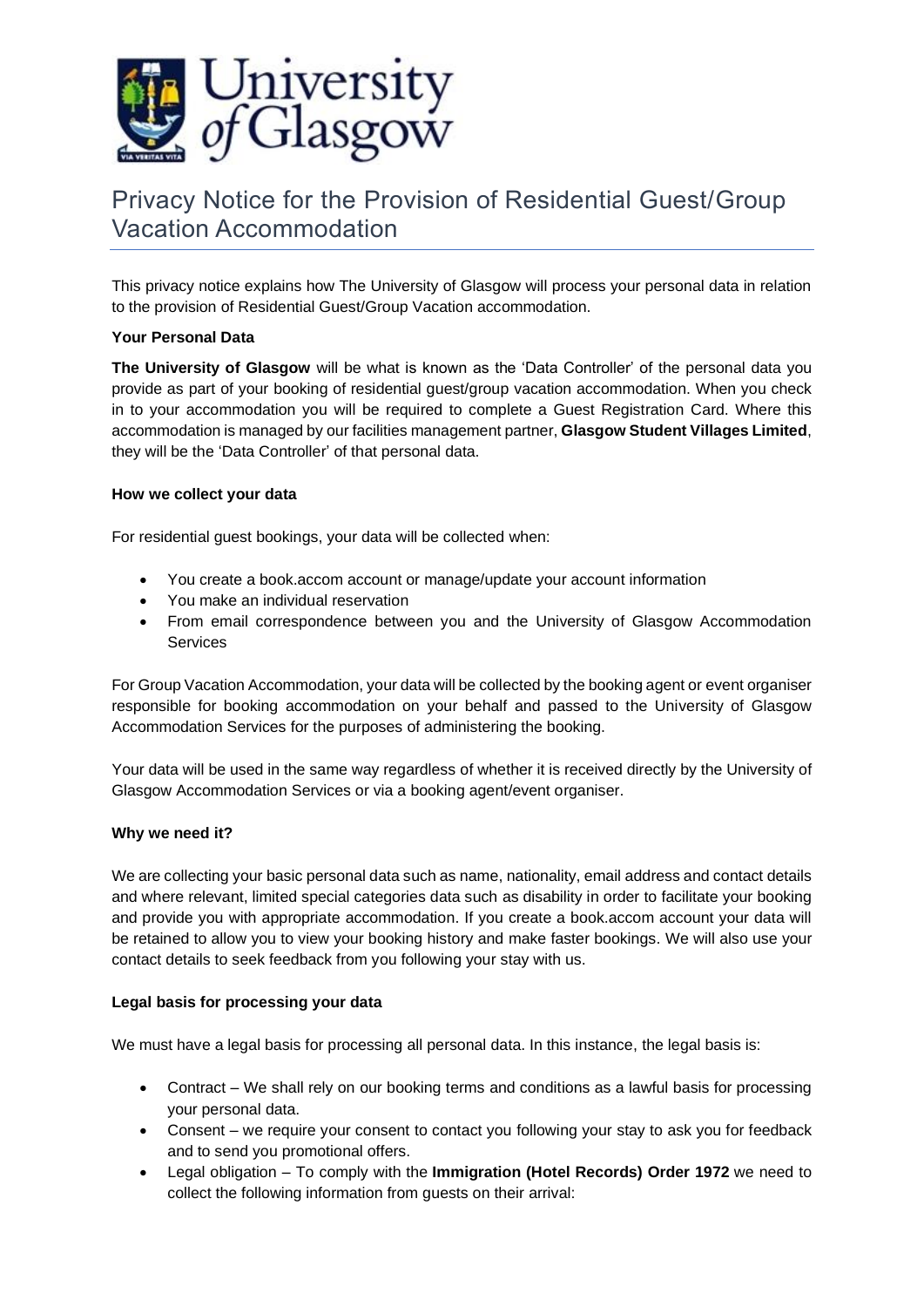full name nationality

For all who are not British, Irish or Commonwealth guests, we need to collect the following information on arrival:

- passport number and place of issue (or other document which shows their identity and nationality)
- $\checkmark$  details of their next destination (including the address, if known) on or before departure.

### **What we do with it and who we share it with?**

This data is mainly held within our accommodation system and will be maintained and administered by University Staff within Accommodation Services for the purposes of processing your accommodation booking. The exception to this are the Guest Registration Cards which are stored in paper files at each of our residences.

All the personal data you submit is processed by staff at the University of Glasgow in the United Kingdom with the following limited exception:

- The University of Glasgow works with a facilities management firm, Glasgow Student Villages Limited. Glasgow Student Villages Limited act as our managing agents across Cairncross House, Kelvinhaugh Gate, Kelvinhaugh Street, Murano Street, Queen Margaret Residences and Winton Drive.
- If you are placed within accommodation that Glasgow Student Villages Limited manage, Glasgow Student Villages Limited staff will process your personal data for the purposes of facilitating your stay within said accommodation.
- Should the need arise, we will also share your data with third party debt collection agencies and the appropriate legal authorities.

#### **How long do we keep it for?**

We are required by law (**Value Added Tax Act 1994**) to retain financial records for 7 years. After this time your data will be securely deleted.

On arrival at your chosen accommodation, you will have to complete a Guest Registration Card. We are required by law (**Immigration (Hotel Records) Order 1972**) to retain this card for a minimum of 12 months. Thereafter, your data will be securely deleted.

#### **What are your rights?\***

You can request access to the information we process about you at any time. If at any point you believe that the information we process relating to you is incorrect, you can request to see this information and may in some instances request to have it restricted, corrected or, erased. You may also have the right to object to the processing of data and the right to data portability.

Where we have relied upon your consent to process your data, you also have the right to withdraw your consent at any time.

If you wish to exercise any of these rights, please contact  $dp@gla.ac.uk$ .

\*Please note that the ability to exercise these rights will vary and depend on the legal basis on which the processing is being carried out.

#### **Complaints**

If you wish to raise a complaint on how we have handled your personal data, you can contact the University Data Protection Officer who will investigate the matter.